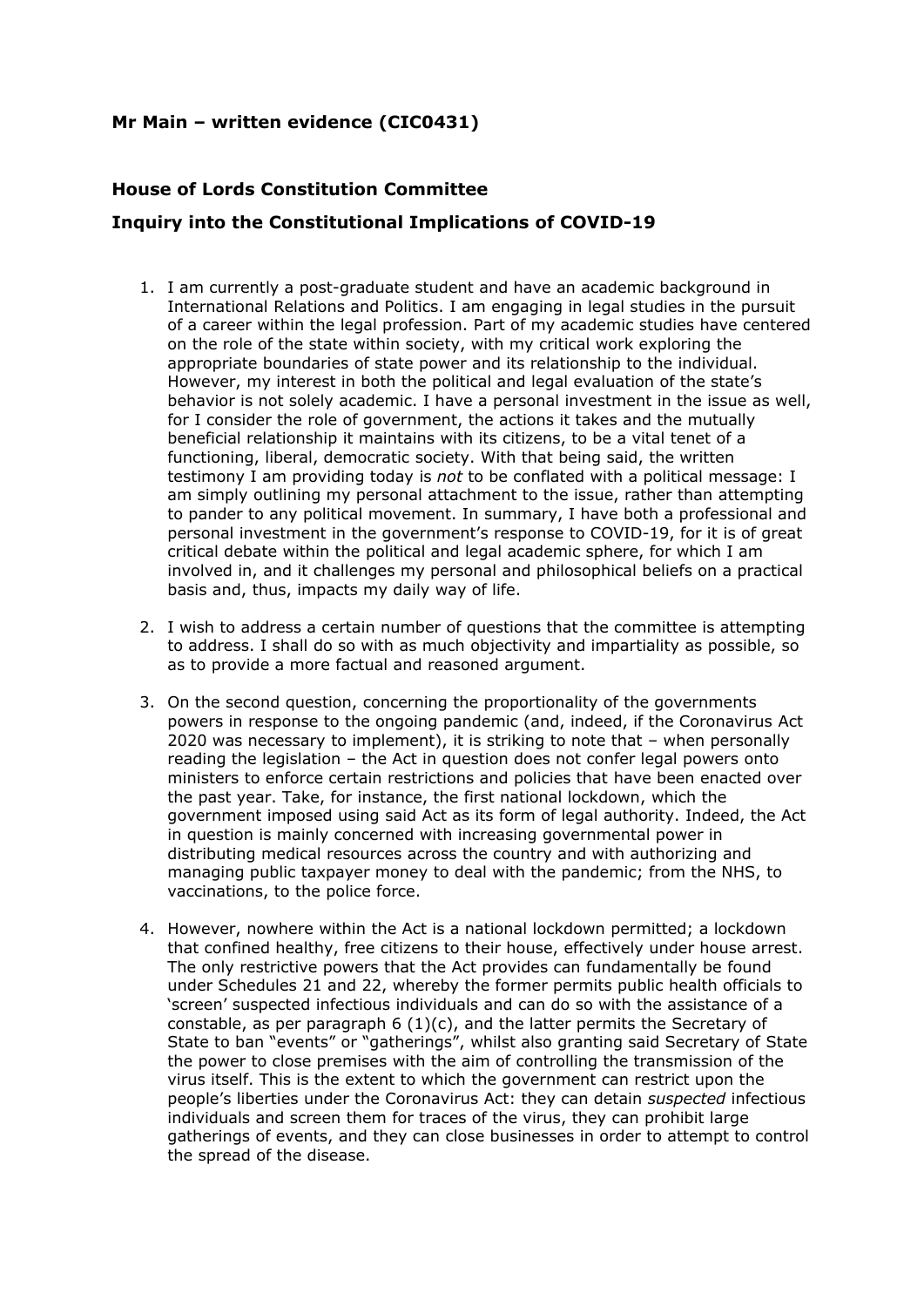- 5. Therefore, my question is: how does a national lockdown fit within these parameters? How can a national lockdown be legally justified under the Coronavirus Act, if no such powers are conferred upon ministers to do so? The only answer I can arrive at is simple: the government *does not*, under this Act, retain the authority to do so. This is perplexing, as there is statutory legislation available that provides the government a legal authority to rescind personal liberty of the population, that being the Civil Contingencies Act 2004, in events that "threaten serious damage to human welfare in the United Kingdom" (as listed under s.19(1)(a)). However, this Act, and rightly so, requires intense parliamentary scrutiny given its severity. To combat this, ministers have, instead, utilized amended sections of the parent Act to the Coronavirus legislation, the Public Health (Control of Disease) Act 1984, to avoid the legislative scrutiny involved if such a provision was enacted in the Coronavirus Act. As stated within the Public Health Act, section 45 (c)(1) permits the Secretary of State to introduce regulations "for the purpose of preventing, protecting against, controlling or providing a public health response to the incidence or spread of infection or contamination in England and Wales".
- 6. However, a significant issue arises here: the statutory provision contains loosely defined terms that, ultimately, retain very wide powers, and as Lord Sumption, speaking extrajudicially, has outlined, it is a fundamental constitutional principle that "general words are not to be read as authorizing the infringement of fundamental rights." Due to this, as Lord Sumption has gone on to say, the powers that are conferred under the Public Health Act "were not intended to authorise measures as drastic as those which have been imposed." If this is the case, that *both* the Coronavirus Act and the Public Health Act refrain from granting ministers the political, legal and constitutional ability to rescind fundamental human rights – namely, personal liberty – then I would argue that the legislative response from the government has been both unlawful and illegitimate. It is a common principle within our legal system, built upon the foundations of the rule of law, that the executive must point to actionable and legitimate law to support its policy decisions; a ruling most notable in *Entick v Carrington (1765)* 19 St Tr 1029, where Camden CJ. noted that "If [the power alleged by the Secretary of State and his messengers] is law, it will be found in our books. If it is not to be found there, it is not law." Suffice it to say, I do firmly believe that the government have acted in *ultra vires* in this circumstance; although this is, in itself, a judicial review matter.
- 7. An additional question the committee wishes to explore is that of question 7: Is criminalisation a proportionate, justified and appropriate response [to the pandemic]? I would certainly argue that criminalisation is an incorrect and illegitimate method to combat the pandemic, for I fear we – collectively, as a Western, liberal democracy - are forgetting the fundamental pillars of what make our society as just, fair and reasonable as possible. One of these principles is, of course, government by consent, and government by the rule of law. Primarily focussing on the former, it is a traditional political theory that states with a liberal political culture are constructed on the basis of consent. This is namely illustrated in the works of John Locke (and, specifically, his essay *The Second Treatise of Government*), John Stuart Mill, Charles-Louis de Secondat – or Montesquieu, as more commonly referred to – and so forth: the notion that *before* the existence of the state, there is a natural equilibrium – the state of nature – whereby humanity retains certain inalienable rights. These rights, among many, are fundamentally: the right to life, the right to self-defence, the right to own absolute private property. However, in the political theory sense, humanity enters a social contract with one another to form 'the state', in order to avoid mutual self-destruction. Upon this signing, the state offers to protect us from both foreign and domestic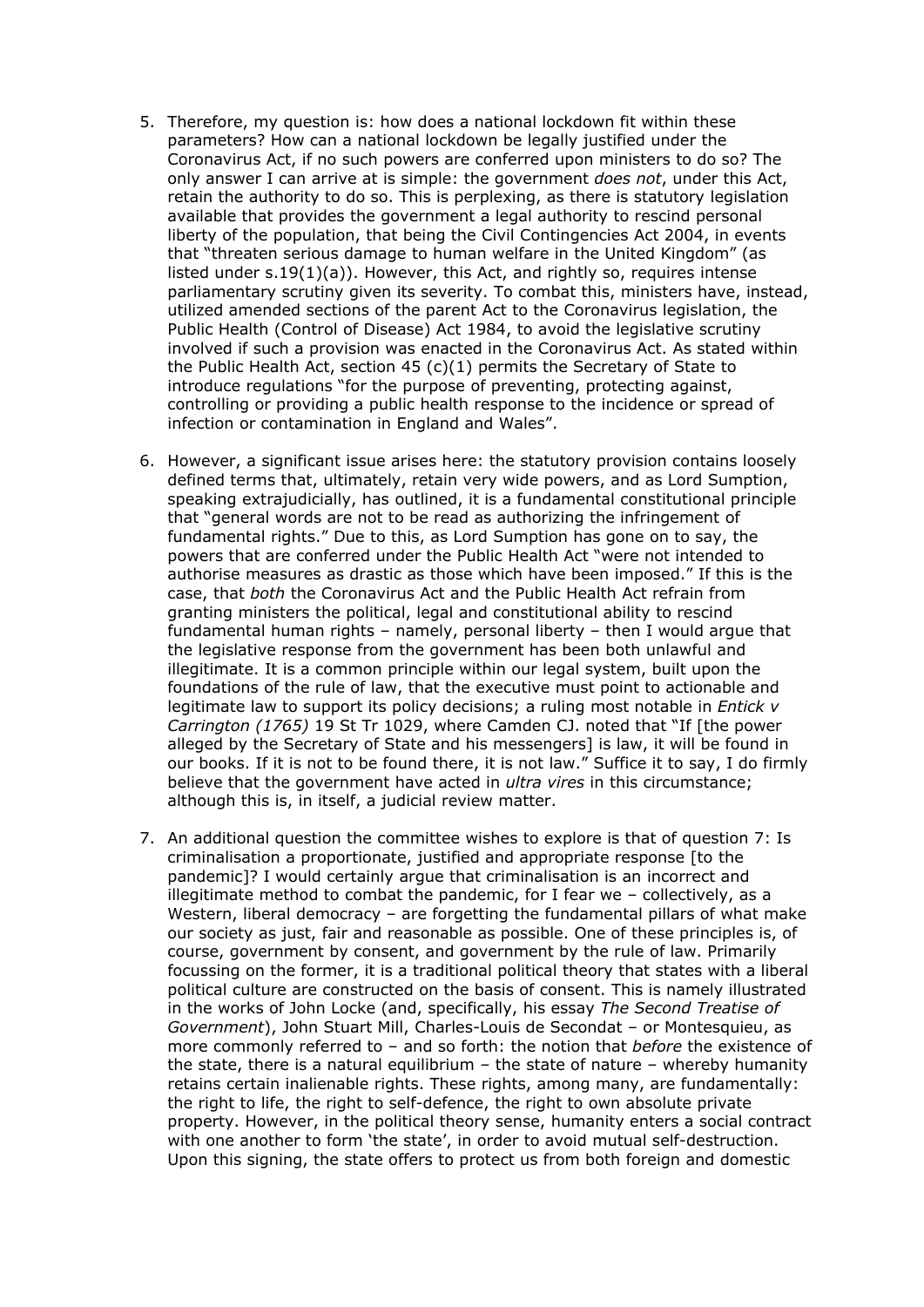threats, whilst we surrender some of our rights *to* said state; namely, the right to self-defence and the right to own absolute property.

- 8. Indeed, the right to self-defence is, instead, concentrated in an executive force the police – and the judiciary – the courts – for they are the arms of the state whose moral, political and legal duty is to protect the sovereign citizen against transgressors of the natural law, and, if they fail to do so, they become illegitimate entities. John Locke, as previously mentioned, considered this in a much more eloquent style, writing how the state:
	- *a. "is bound to govern by established standing laws, promulgated and known to the people, [... which is] to be directed to no other end to the safety, and public good, of the people". (John Locke, The Second Treatise of Government, 1690)*
- 9. Why do I highlight this social contract analogy and, indeed, these fundamental rights? It is the duty of the state – namely, the executive and the judiciary – to protect said fundamental rights, and by criminalizing personal liberty, through either the liberty to travel, the liberty to *not wear* certain items of clothing (i.e., mandatory mask wearing), the liberty to see family and friends, the state is, ultimately, acting in an illegitimate manner. How can we be expected to live in a so-called Western, liberal, democratic society, where there is legislative power to rescind personal liberty through ministerial decree? How can liberty prosper when liberty can be so easily rescinded? Is this not the very ideal we fought against during the twentieth century – a government that wished to impose its own political order on its citizens, disregarding fundamental rights in the process?
- 10.As Miller has written, the police for instance are simply 'agents of the legal system to which officials of the state themselves [are] supposed to be subordinate to', and yet I fear the police have become a political mechanism for the executive, rather than individual enforcers of the rule of law. Indeed, these are very serious questions and criticisms, and I am shocked that I am having to write this statement about the *United Kingdom*; a country that has been a historical beacon for liberty, the protection of human rights, the upholding of the rule of law, the consenting relationship between the citizens and government, etc. However, I fear that in the course of 2020, the government have become indoctrinated with the poisonous idea that it has the political and *moral* right to rescind liberties without, first, considering the consequences of such an action.
- 11. In short, I believe the criminalisation of exercising personal liberty and free choice is a dangerous path; one that has been attempted before but failed throughout the twentieth century  $-$  a century that is, arguably, a story of horrors and a century of lessons that we are at risk of forgetting. This is not to suggest that we are somehow on the verge of a totalitarian state, but as the common saying goes: the road to hell is paved with good intentions, and every action we take as a country sets precedent for future governments; precedent, as the Rt Honourable Theresa May recently highlighted, that "could be misused by a Government in future with the worst of intention, and that has unintended consequences".
- 12. Finally, in reference to questions 8 and 12, I do, personally, believe there are suitable reformations that we can enact which will help guide our country back into prosperity, whilst, most importantly, protecting those most at risk from COVID-19. Firstly, I would argue that any further measures that are to be introduced to tackle the pandemic should be done with a cost-benefit analysis in mind; for instance, if another lockdown was to be imposed, what are the benefits and what are the costs of this? If mandatory mask-wearing is to continue throughout 2021, again, what are the advantages and disadvantages to this?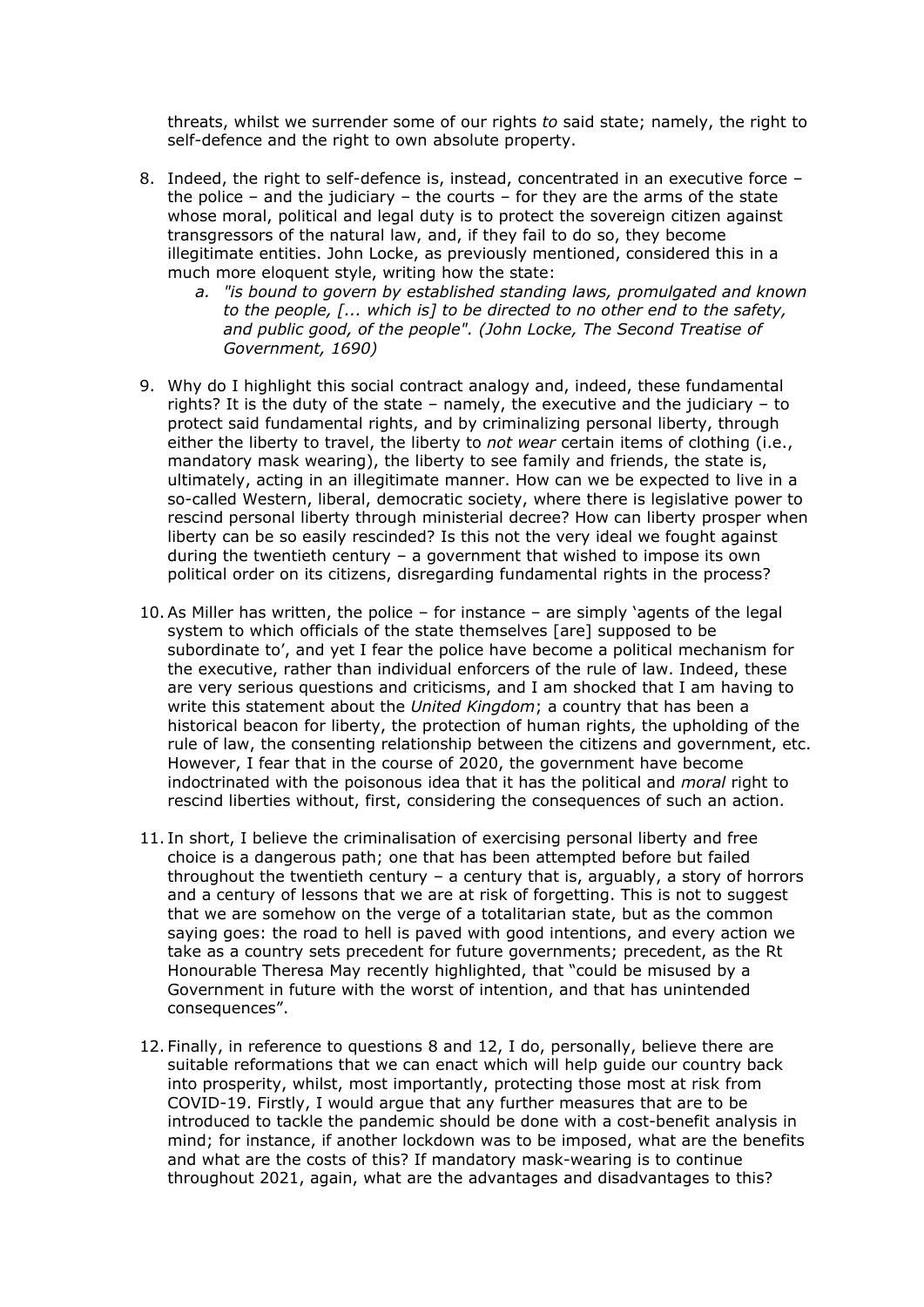Important factors to consider, if new measures were to be introduced, would be as follows:

- The impact on health both physical and psychological.
- The economic impact how damaging would the new measures be to small, medium and large-sized businesses throughout the country?
- The livelihood impact what will be the *condition* of life itself?
- The impact on non-COVID related illnesses how badly are these new measures likely to impact those awaiting treatment for cancer, common respiratory illnesses, heart problems, kidney diseases, chronic obstructive pulmonary diseases, diabetes, dementia, Alzheimer's, and other significant illnesses?
- The impact on education from children in primary school to students, like myself, in University and other educational fields?
- The impact on national poverty how likely are the new measures to further the economic divides within the country?
- The impact on public confidence are the new measures likely to increase public confidence in the political, legal and social-welfare institutions?
- 13. These are just a selection of *many* important factors that any new restrictions must take into account going forward. These issues cannot be forgotten. Any loss of life, whether it be from COVID-19 or otherwise, is tragic and devastating, but public policy must remain impartial, objective and rational so as to guide the public conscience towards a better future; this means taking into account all those who may suffer at the hands of further restrictions enacted in the potential future, as well as those who may suffer from COVID-19 itself.
- 14. In relation to question 12, I would certainly advocate looking towards other countries and their methods of combatting the COVID-19 pandemic, so as to strengthen our own national response. Notably, I would shine a light on Sweden's approach; a method that, on the one hand, increased ICU capacity, protected (albeit too late, as they have admitted) care homes, introduced *advice* on social distancing and consistent hygiene reminders, whilst also continuing to respect fundamental human rights, personal liberty, the rule of law and its tenets of a liberal democratic society. It is proof that both science and public policy can work in tandem, and is an approach I would like the government to seriously consider going into the future. This is not to say there are no risks involved, and this is certainly not an endorsement of said approach in its entirety, but a more rational, respectful and modest debate in the public sphere is needed in order to prevent additional political, legal or socioeconomic damage.
- 15. I would like to conclude by thanking this committee for allowing members of the public to submit written evidence on how the government's actions have impacted their lives over this last year. I would also like to thank the committee for investigating into the governments conduct and providing necessary criticism and oversight where needed. Fundamentally, it is my experience and my intellectual belief that the government have acted with political and legal contempt when responding to COVID-19. From the outset, the continuous use of lockdowns and restrictive measures on the individual is costing more than it is solving; personal and national debt is increasing, businesses are at risk of closing, livelihoods are being decimated, other dangerous illnesses and diseases are being forgotten and our fundamental human rights are being disregarded in the name of collective action. This is a dangerous path and one that needs to be rectified before it is too late.
- 16.Let us promote rational and reasoned debate within the political, scientific and legal sphere, and let us fight COVID with a collective respect for our fundamental